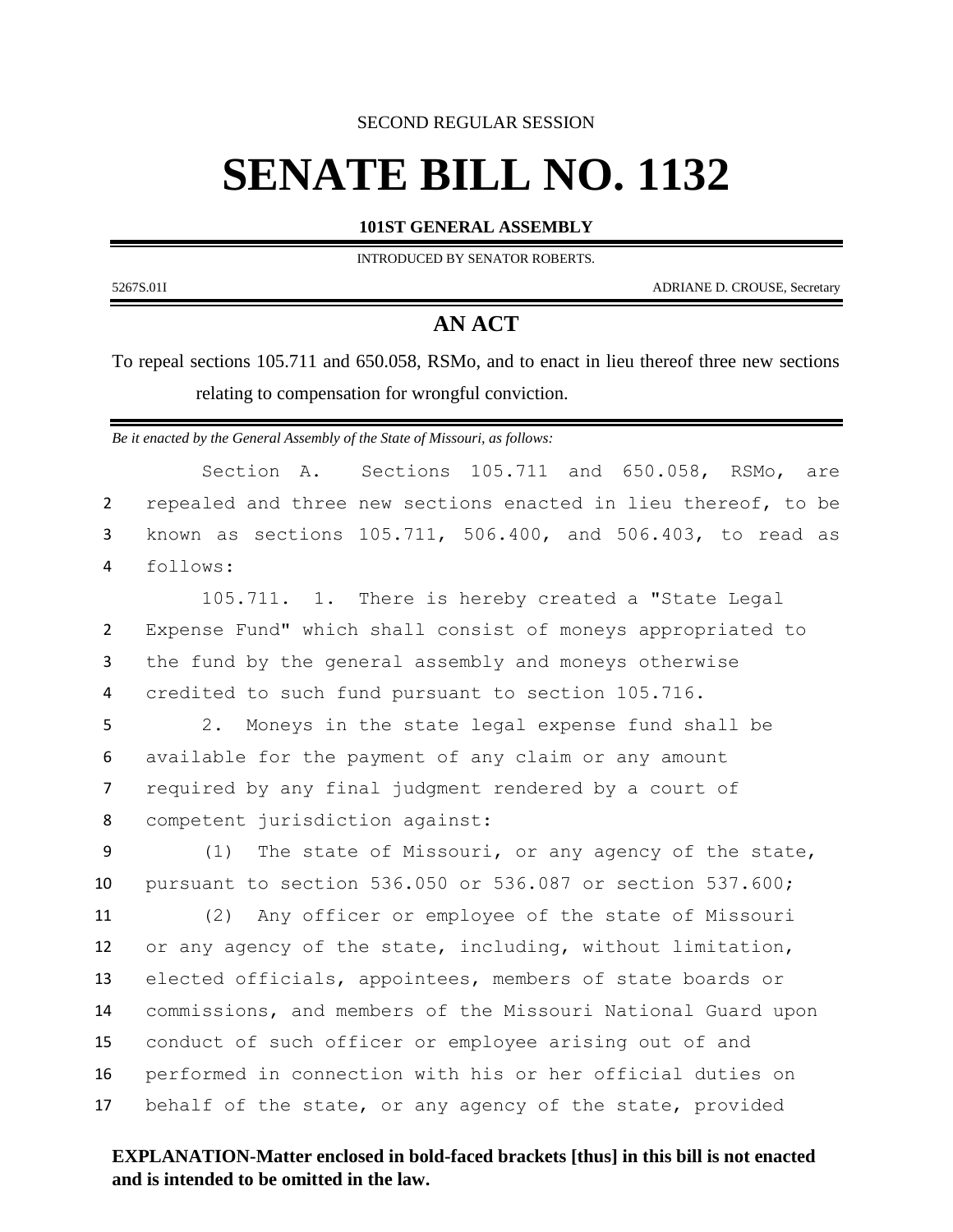that moneys in this fund shall not be available for payment of claims made under chapter 287;

 (3) (a) Any physician, psychiatrist, pharmacist, podiatrist, dentist, nurse, or other health care provider licensed to practice in Missouri under the provisions of chapter 330, 332, 334, 335, 336, 337 or 338 who is employed by the state of Missouri or any agency of the state under formal contract to conduct disability reviews on behalf of the department of elementary and secondary education or provide services to patients or inmates of state correctional facilities on a part-time basis, and any physician, psychiatrist, pharmacist, podiatrist, dentist, nurse, or other health care provider licensed to practice in Missouri under the provisions of chapter 330, 332, 334, 335, 336, 337, or 338 who is under formal contract to provide services to patients or inmates at a county jail on a part-time basis;

 (b) Any physician licensed to practice medicine in Missouri under the provisions of chapter 334 and his professional corporation organized pursuant to chapter 356 who is employed by or under contract with a city or county health department organized under chapter 192 or chapter 205, or a city health department operating under a city charter, or a combined city-county health department to provide services to patients for medical care caused by pregnancy, delivery, and child care, if such medical services are provided by the physician pursuant to the contract without compensation or the physician is paid from no other source than a governmental agency except for patient co-payments required by federal or state law or local ordinance;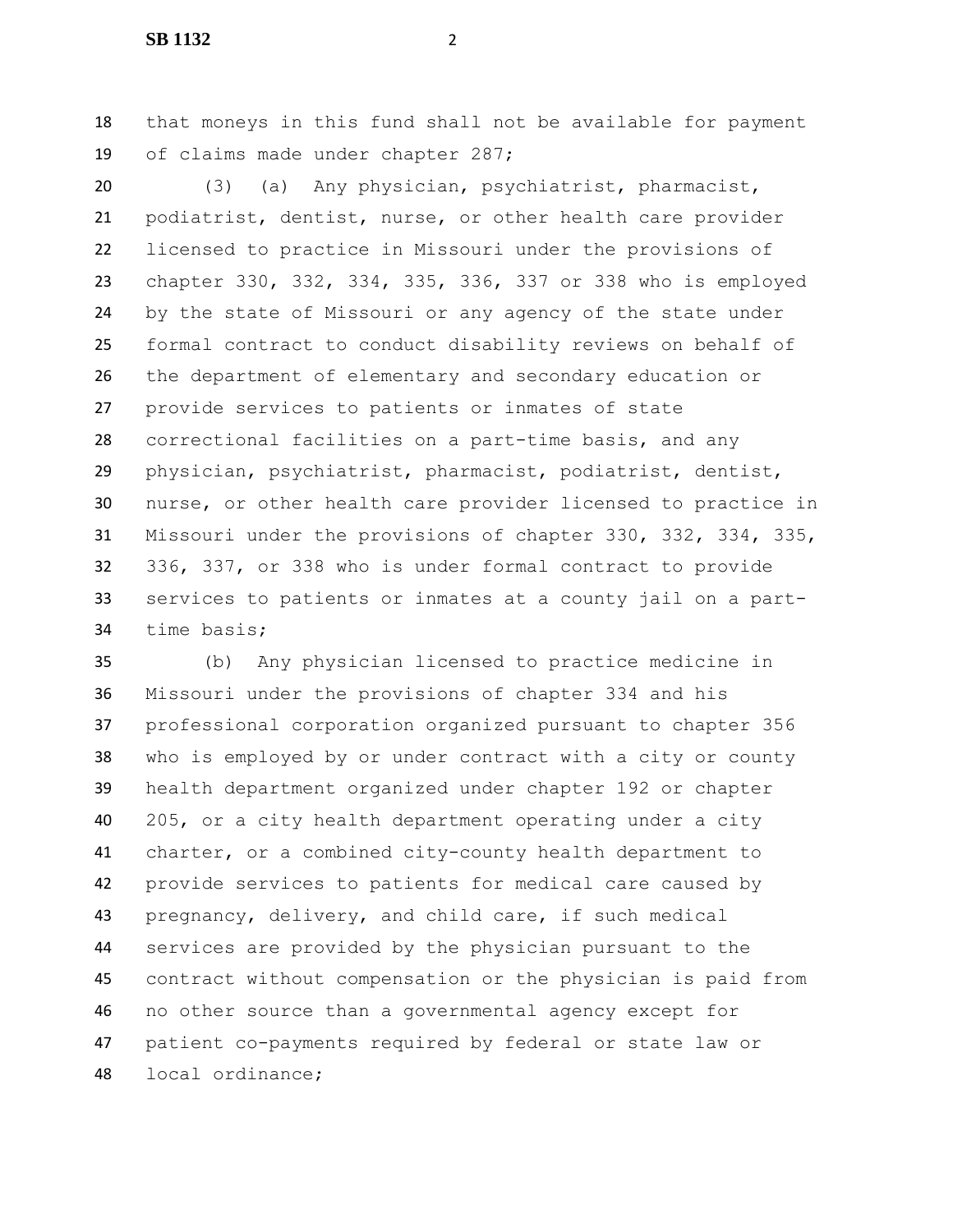**SB 1132** 3

 (c) Any physician licensed to practice medicine in Missouri under the provisions of chapter 334 who is employed by or under contract with a federally funded community health center organized under Section 315, 329, 330 or 340 of the Public Health Services Act (42 U.S.C. Section 216, 254c) to provide services to patients for medical care caused by pregnancy, delivery, and child care, if such medical services are provided by the physician pursuant to the contract or employment agreement without compensation or the physician is paid from no other source than a governmental agency or such a federally funded community health center except for patient co-payments required by federal or state law or local ordinance. In the case of any claim or judgment that arises under this paragraph, the aggregate of payments from the state legal expense fund shall be limited to a maximum of one million dollars for all claims arising out of and judgments based upon the same act or acts alleged in a single cause against any such physician, and shall not exceed one million dollars for any one claimant;

 (d) Any physician licensed pursuant to chapter 334 who is affiliated with and receives no compensation from a nonprofit entity qualified as exempt from federal taxation under Section 501(c)(3) of the Internal Revenue Code of 1986, as amended, which offers a free health screening in any setting or any physician, nurse, physician assistant, dental hygienist, dentist, or other health care professional licensed or registered under chapter 330, 331, 332, 334, 335, 336, 337, or 338 who provides health care services within the scope of his or her license or registration at a city or county health department organized under chapter 192 or chapter 205, a city health department operating under a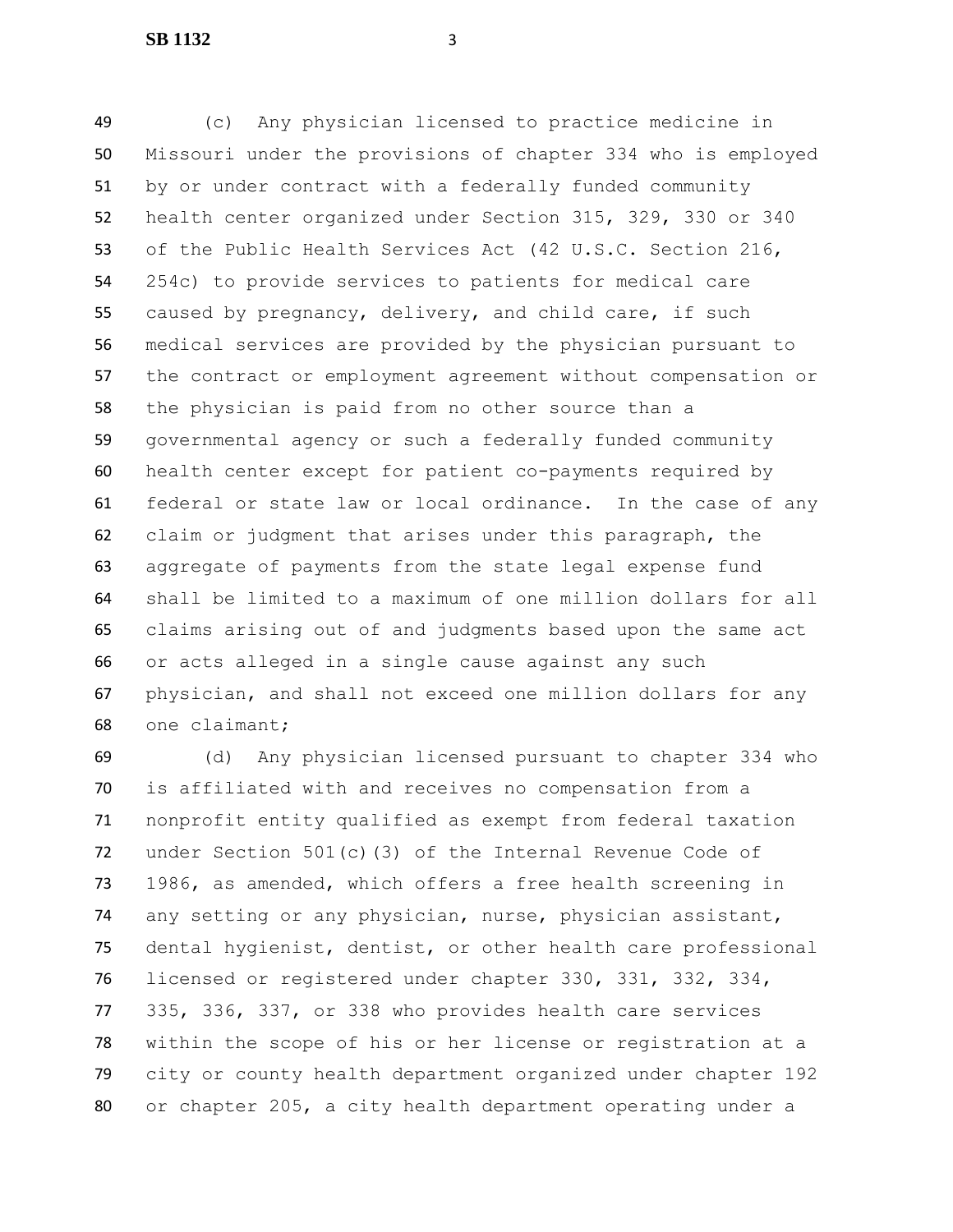**SB 1132** 4

 city charter, or a combined city-county health department, or a nonprofit community health center qualified as exempt from federal taxation under Section 501(c)(3) of the Internal Revenue Code of 1986, as amended, excluding federally funded community health centers as specified in paragraph (c) of this subdivision and rural health clinics 87 under 42 U.S.C. Section 1396d(1)(1), if such services are restricted to primary care and preventive health services, provided that such services shall not include the performance of an abortion, and if such health services are provided by the health care professional licensed or registered under chapter 330, 331, 332, 334, 335, 336, 337, or 338 without compensation. MO HealthNet or Medicare payments for primary care and preventive health services provided by a health care professional licensed or registered under chapter 330, 331, 332, 334, 335, 336, 337, or 338 who volunteers at a community health clinic is not compensation for the purpose of this section if the total payment is assigned to the community health clinic. For the purposes of the section, "community health clinic" means a nonprofit community health center qualified as exempt from federal taxation under Section 501(c)(3) of the Internal Revenue Code of 1987, as amended, that provides primary care and preventive health services to people without health insurance coverage. In the case of any claim or judgment that arises under this paragraph, the aggregate of payments from the state legal expense fund shall be limited to a maximum of five hundred thousand dollars, for all claims arising out of and judgments based upon the same act or acts alleged in a single cause and shall not exceed five hundred thousand dollars for any one claimant, and insurance policies purchased pursuant to the provisions of section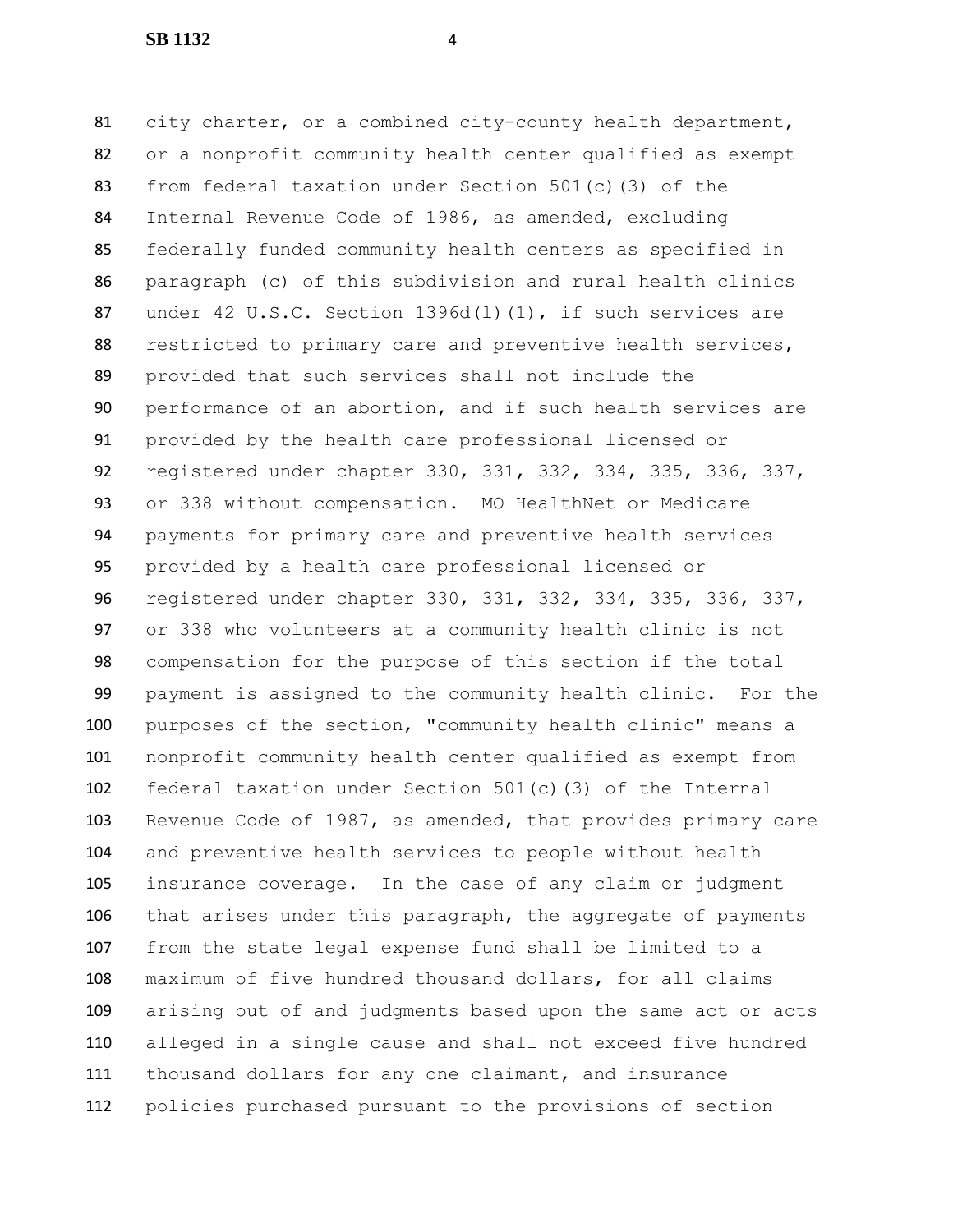105.721 shall be limited to five hundred thousand dollars. Liability or malpractice insurance obtained and maintained in force by or on behalf of any health care professional licensed or registered under chapter 330, 331, 332, 334, 335, 336, 337, or 338 shall not be considered available to pay that portion of a judgment or claim for which the state legal expense fund is liable under this paragraph;

 (e) Any physician, nurse, physician assistant, dental hygienist, or dentist licensed or registered to practice medicine, nursing, or dentistry or to act as a physician assistant or dental hygienist in Missouri under the provisions of chapter 332, 334, or 335, or lawfully practicing, who provides medical, nursing, or dental treatment within the scope of his license or registration to students of a school whether a public, private, or parochial elementary or secondary school or summer camp, if such physician's treatment is restricted to primary care and preventive health services and if such medical, dental, or nursing services are provided by the physician, dentist, physician assistant, dental hygienist, or nurse without compensation. In the case of any claim or judgment that arises under this paragraph, the aggregate of payments from the state legal expense fund shall be limited to a maximum of five hundred thousand dollars, for all claims arising out of and judgments based upon the same act or acts alleged in a single cause and shall not exceed five hundred thousand 139 dollars for any one claimant, and insurance policies purchased pursuant to the provisions of section 105.721 shall be limited to five hundred thousand dollars; or

 (f) Any physician licensed under chapter 334, or dentist licensed under chapter 332, providing medical care without compensation to an individual referred to his or her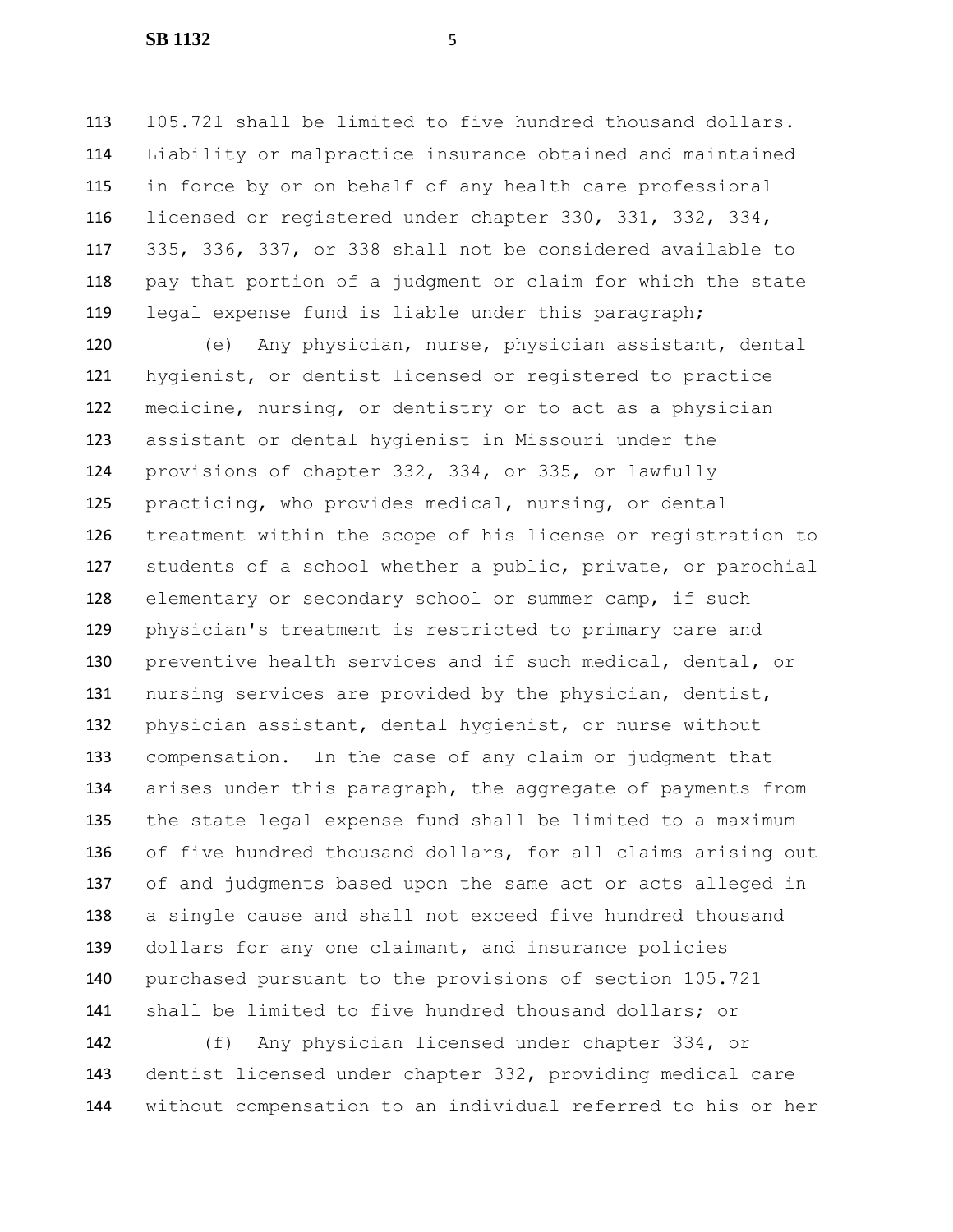**SB 1132** 6

 care by a city or county health department organized under chapter 192 or 205, a city health department operating under a city charter, or a combined city-county health department, or nonprofit health center qualified as exempt from federal taxation under Section 501(c)(3) of the Internal Revenue Code of 1986, as amended, or a federally funded community health center organized under Section 315, 329, 330, or 340 of the Public Health Services Act, 42 U.S.C. Section 216, 254c; provided that such treatment shall not include the performance of an abortion. In the case of any claim or judgment that arises under this paragraph, the aggregate of payments from the state legal expense fund shall be limited to a maximum of one million dollars for all claims arising out of and judgments based upon the same act or acts alleged in a single cause and shall not exceed one million dollars 160 for any one claimant, and insurance policies purchased under the provisions of section 105.721 shall be limited to one million dollars. Liability or malpractice insurance obtained and maintained in force by or on behalf of any physician licensed under chapter 334, or any dentist licensed under chapter 332, shall not be considered available to pay that portion of a judgment or claim for which the state legal expense fund is liable under this paragraph;

 (4) Staff employed by the juvenile division of any judicial circuit;

 (5) Any attorney licensed to practice law in the state of Missouri who practices law at or through a nonprofit community social services center qualified as exempt from federal taxation under Section 501(c)(3) of the Internal Revenue Code of 1986, as amended, or through any agency of any federal, state, or local government, if such legal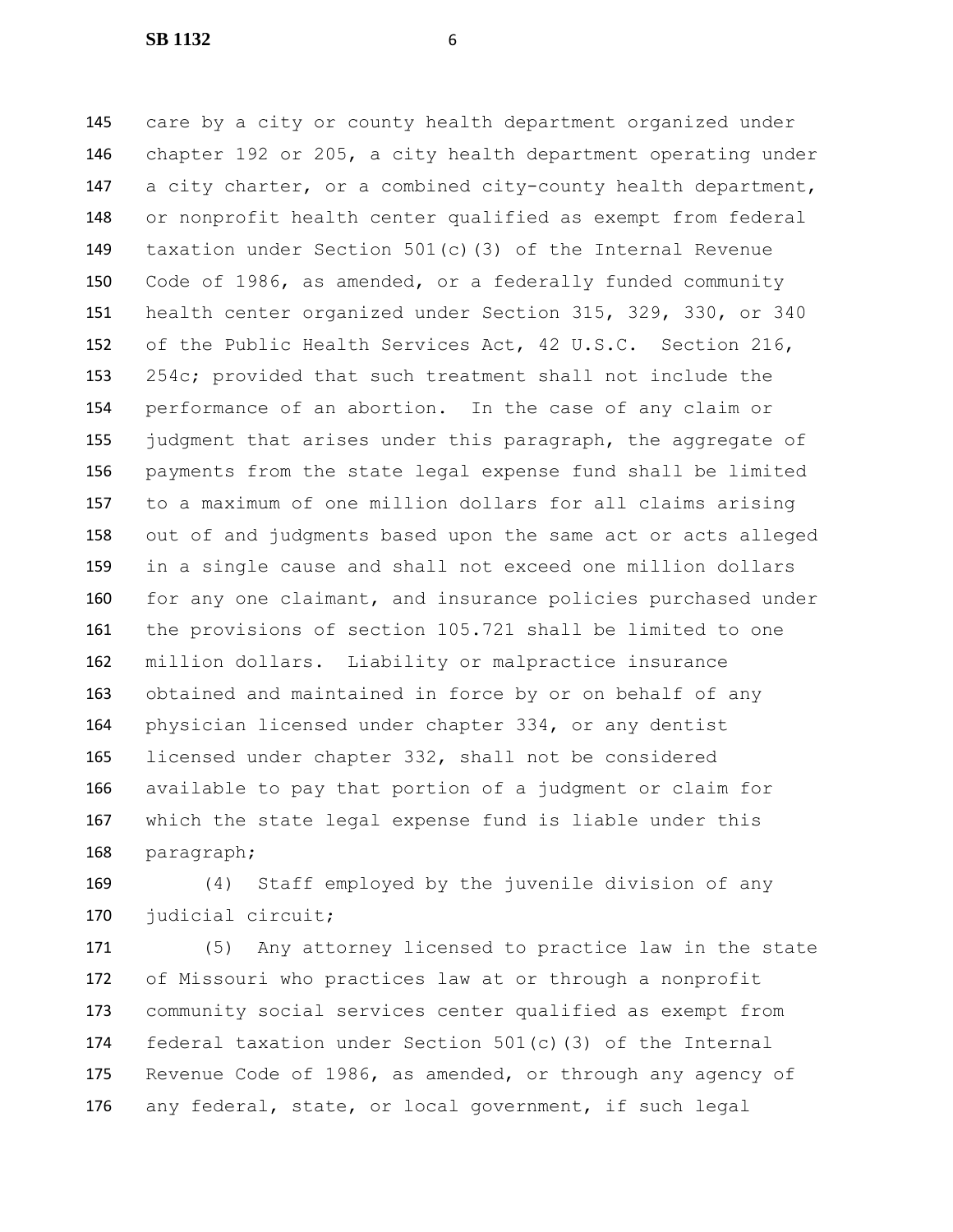practice is provided by the attorney without compensation. In the case of any claim or judgment that arises under this subdivision, the aggregate of payments from the state legal expense fund shall be limited to a maximum of five hundred thousand dollars for all claims arising out of and judgments based upon the same act or acts alleged in a single cause and shall not exceed five hundred thousand dollars for any one claimant, and insurance policies purchased pursuant to the provisions of section 105.721 shall be limited to five hundred thousand dollars;

 (6) Any social welfare board created under section 205.770 and the members and officers thereof upon conduct of such officer or employee while acting in his or her capacity as a board member or officer, and any physician, nurse, physician assistant, dental hygienist, dentist, or other health care professional licensed or registered under chapter 330, 331, 332, 334, 335, 336, 337, or 338 who is referred to provide medical care without compensation by the board and who provides health care services within the scope of his or her license or registration as prescribed by the board; or

 (7) Any person who is selected or appointed by the state director of revenue under subsection 2 of section 136.055 to act as an agent of the department of revenue, to the extent that such agent's actions or inactions upon which such claim or judgment is based were performed in the course of the person's official duties as an agent of the department of revenue and in the manner required by state law or department of revenue rules.

 3. **Moneys in the state legal expense fund shall be available for the payment of any claim or any amount required by any final judgment rendered by a court of**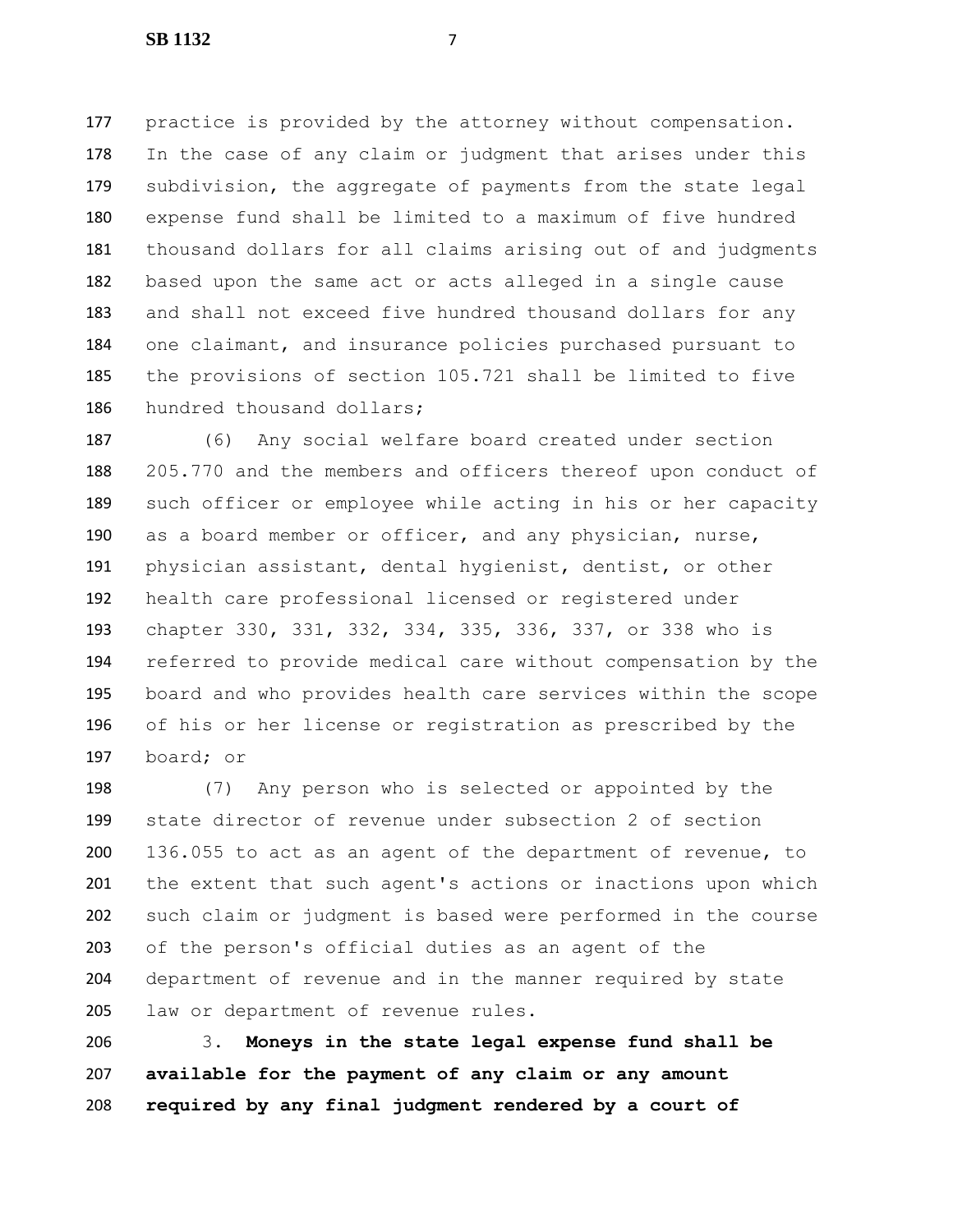**competent jurisdiction for the purposes of paying judgments arising from claims under section 506.400.**

 **4.** The department of health and senior services shall promulgate rules regarding contract procedures and the 213 documentation of care provided under paragraphs (b), (c), (d), (e), and (f) of subdivision (3) of subsection 2 of this section. The limitation on payments from the state legal expense fund or any policy of insurance procured pursuant to the provisions of section 105.721, provided in subsection **[**7**] 8** of this section, shall not apply to any claim or judgment arising under paragraph (a), (b), (c), (d), (e), or (f) of subdivision (3) of subsection 2 of this section. Any 221 claim or judgment arising under paragraph  $(a)$ ,  $(b)$ ,  $(c)$ , (d), (e), or (f) of subdivision (3) of subsection 2 of this section shall be paid by the state legal expense fund or any policy of insurance procured pursuant to section 105.721, to the extent damages are allowed under sections 538.205 to 538.235. Liability or malpractice insurance obtained and maintained in force by any health care professional licensed or registered under chapter 330, 331, 332, 334, 335, 336, 337, or 338 for coverage concerning his or her private practice and assets shall not be considered available under subsection **[**7**] 8** of this section to pay that portion of a judgment or claim for which the state legal expense fund is 233 liable under paragraph (a), (b), (c), (d), (e), or (f) of subdivision (3) of subsection 2 of this section. However, a health care professional licensed or registered under chapter 330, 331, 332, 334, 335, 336, 337, or 338 may purchase liability or malpractice insurance for coverage of liability claims or judgments based upon care rendered under paragraphs (c), (d), (e), and (f) of subdivision (3) of subsection 2 of this section which exceed the amount of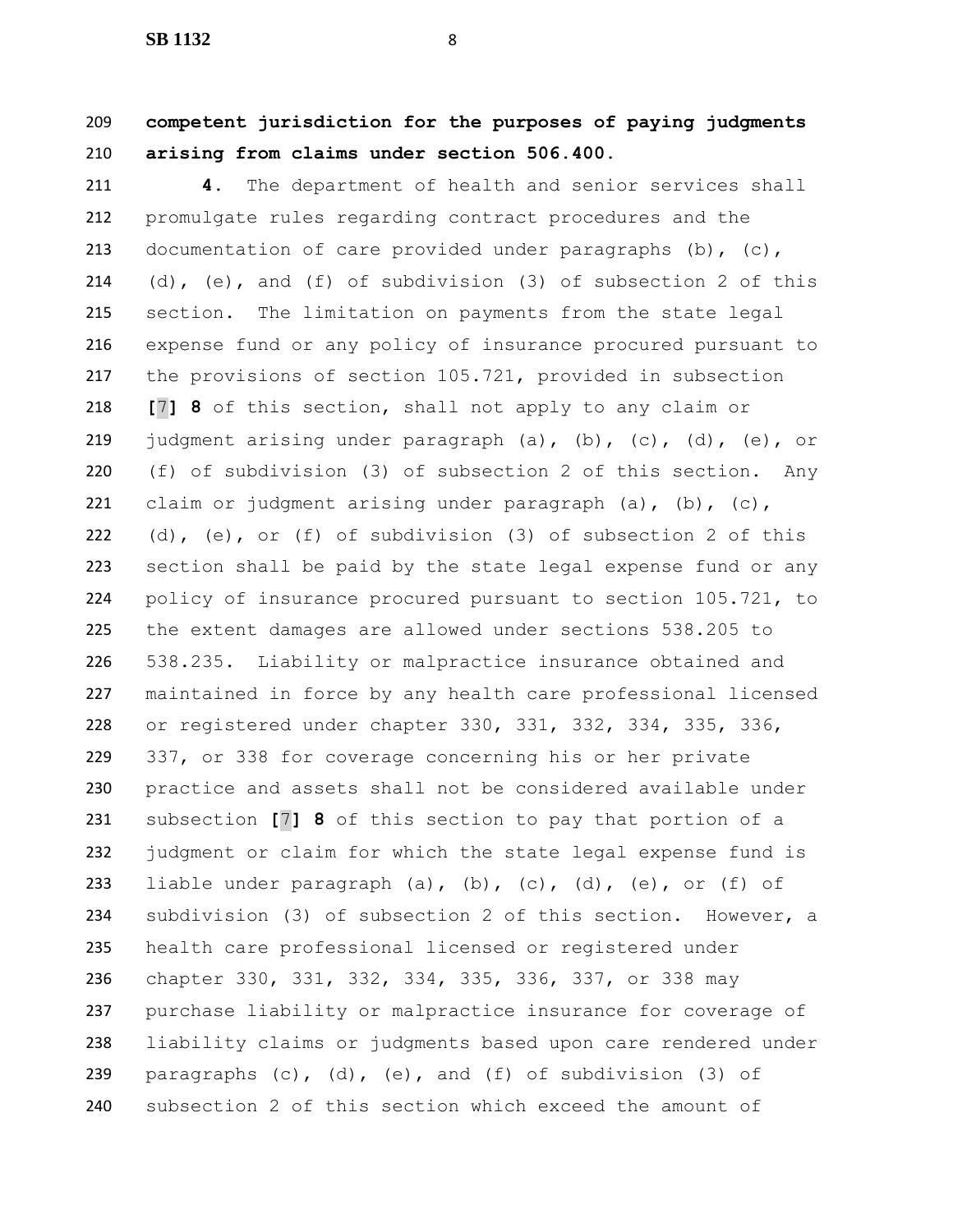liability coverage provided by the state legal expense fund 242 under those paragraphs. Even if paragraph (a), (b), (c), (d), (e), or (f) of subdivision (3) of subsection 2 of this section is repealed or modified, the state legal expense fund shall be available for damages which occur while the 246 pertinent paragraph (a), (b), (c), (d), (e), or (f) of subdivision (3) of subsection 2 of this section is in effect.

 **[**4.**] 5.** The attorney general shall promulgate rules regarding contract procedures and the documentation of legal practice provided under subdivision (5) of subsection 2 of this section. The limitation on payments from the state legal expense fund or any policy of insurance procured pursuant to section 105.721 as provided in subsection **[**7**] 8** of this section shall not apply to any claim or judgment arising under subdivision (5) of subsection 2 of this section. Any claim or judgment arising under subdivision (5) of subsection 2 of this section shall be paid by the state legal expense fund or any policy of insurance procured pursuant to section 105.721 to the extent damages are allowed under sections 538.205 to 538.235. Liability or malpractice insurance otherwise obtained and maintained in force shall not be considered available under subsection **[**7**] 8** of this section to pay that portion of a judgment or claim for which the state legal expense fund is liable under subdivision (5) of subsection 2 of this section. However, an attorney may obtain liability or malpractice insurance for coverage of liability claims or judgments based upon legal practice rendered under subdivision (5) of subsection 2 of this section that exceed the amount of liability coverage provided by the state legal expense fund under subdivision (5) of subsection 2 of this section. Even if subdivision (5) of subsection 2 of this section is repealed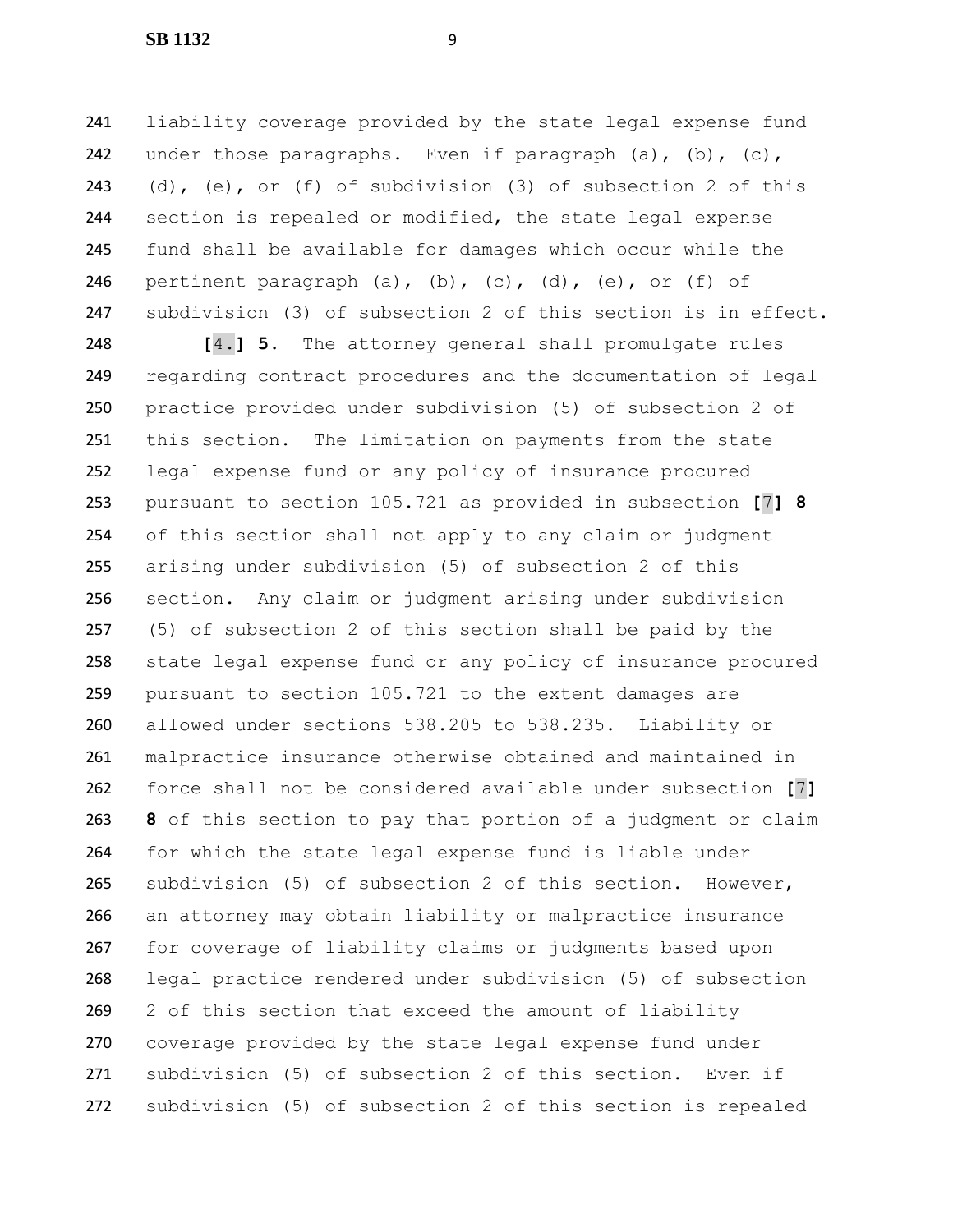or amended, the state legal expense fund shall be available for damages that occur while the pertinent subdivision (5) of subsection 2 of this section is in effect.

 **[**5.**] 6.** All payments shall be made from the state legal expense fund by the commissioner of administration with the approval of the attorney general. Payment from the state legal expense fund of a claim or final judgment award against a health care professional licensed or registered under chapter 330, 331, 332, 334, 335, 336, 337, or 338, 282 described in paragraph (a), (b), (c), (d), (e), or (f) of subdivision (3) of subsection 2 of this section, or against an attorney in subdivision (5) of subsection 2 of this section, shall only be made for services rendered in accordance with the conditions of such paragraphs. In the case of any claim or judgment against an officer or employee of the state or any agency of the state based upon conduct of such officer or employee arising out of and performed in connection with his or her official duties on behalf of the state or any agency of the state that would give rise to a cause of action under section 537.600, the state legal expense fund shall be liable, excluding punitive damages, for:

 (1) Economic damages to any one claimant; and (2) Up to three hundred fifty thousand dollars for noneconomic damages.

 The state legal expense fund shall be the exclusive remedy and shall preclude any other civil actions or proceedings for money damages arising out of or relating to the same subject matter against the state officer or employee, or the officer's or employee's estate. No officer or employee of the state or any agency of the state shall be individually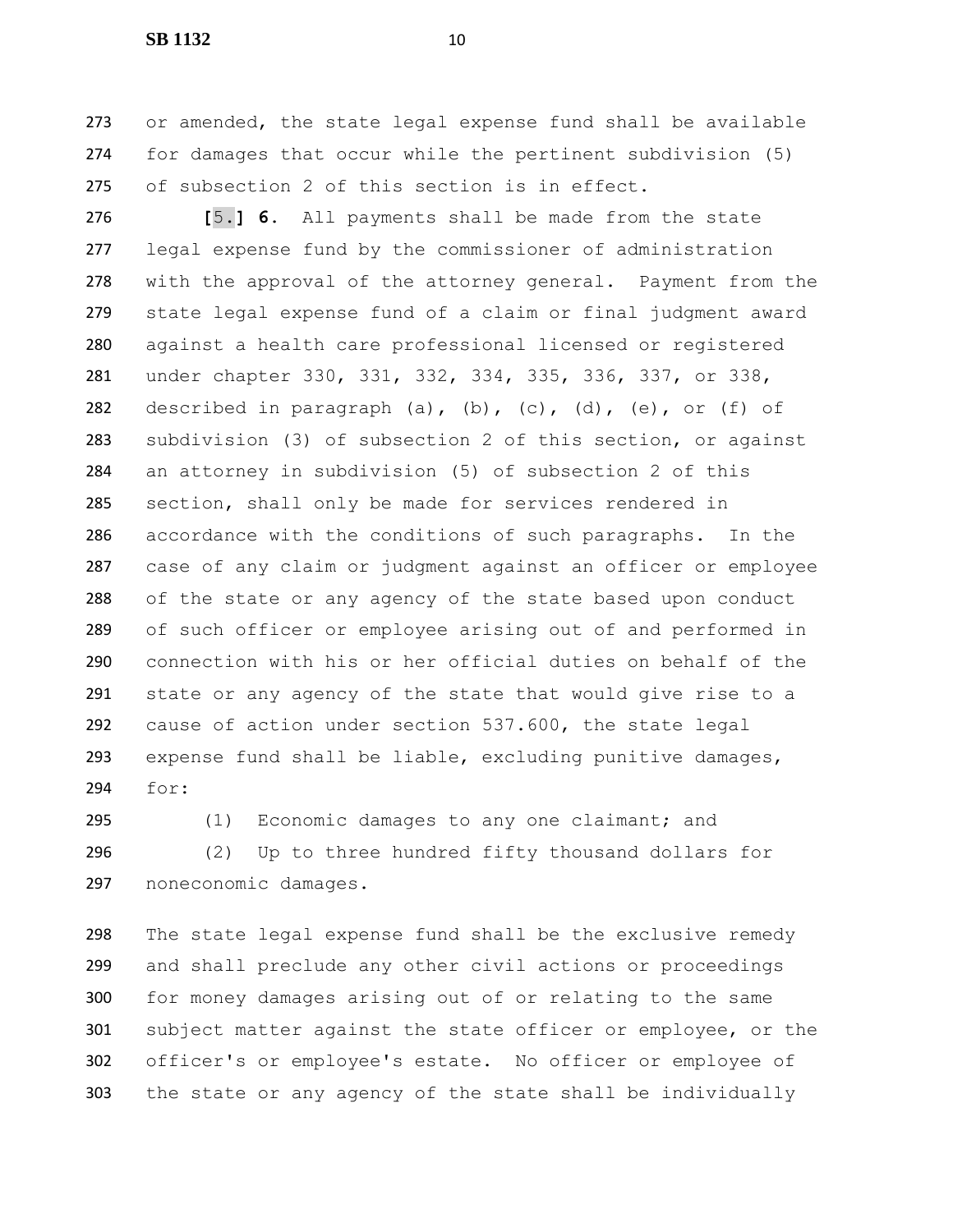liable in his or her personal capacity for conduct of such officer or employee arising out of and performed in connection with his or her official duties on behalf of the state or any agency of the state. The provisions of this subsection shall not apply to any defendant who is not an officer or employee of the state or any agency of the state in any proceeding against an officer or employee of the state or any agency of the state. Nothing in this subsection shall limit the rights and remedies otherwise available to a claimant under state law or common law in proceedings where one or more defendants is not an officer or employee of the state or any agency of the state.

 **[**6.**] 7.** The limitation on awards for noneconomic damages provided for in this subsection shall be increased or decreased on an annual basis effective January first of each year in accordance with the Implicit Price Deflator for Personal Consumption Expenditures as published by the Bureau of Economic Analysis of the United States Department of Commerce. The current value of the limitation shall be calculated by the director of the department of commerce and insurance, who shall furnish that value to the secretary of state, who shall publish such value in the Missouri Register as soon after each January first as practicable, but it shall otherwise be exempt from the provisions of section 536.021.

 **[**7.**] 8.** Except as provided in subsection **[**3**] 4** of this section, in the case of any claim or judgment that arises under sections 537.600 and 537.610 against the state of Missouri, or an agency of the state, the aggregate of payments from the state legal expense fund and from any policy of insurance procured pursuant to the provisions of section 105.721 shall not exceed the limits of liability as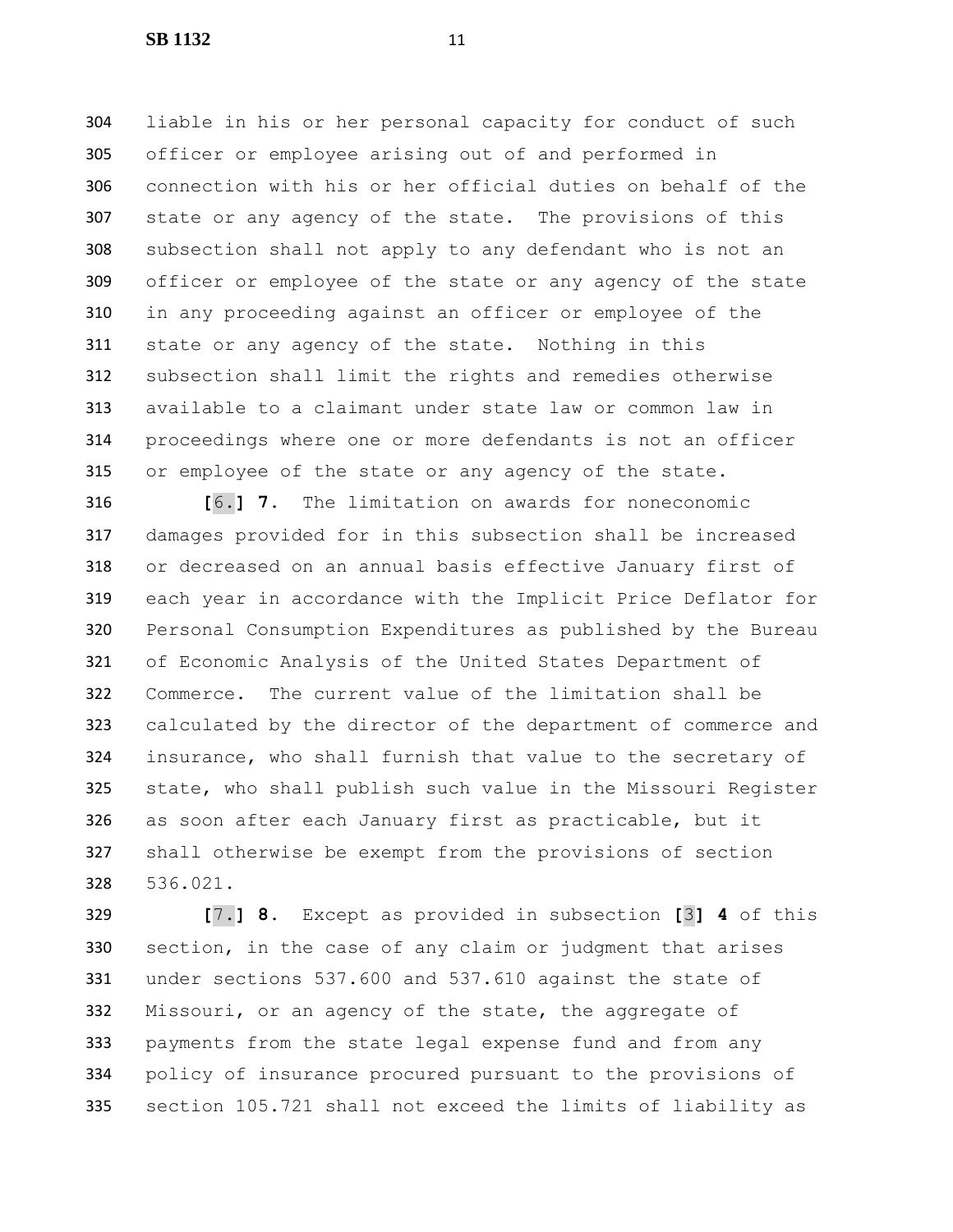provided in sections 537.600 to 537.610. No payment shall be made from the state legal expense fund or any policy of insurance procured with state funds pursuant to section 105.721 unless and until the benefits provided to pay the claim by any other policy of liability insurance have been exhausted.

 **[**8.**] 9.** The provisions of section 33.080 notwithstanding, any moneys remaining to the credit of the state legal expense fund at the end of an appropriation period shall not be transferred to general revenue.

 **[**9.**] 10.** Any rule or portion of a rule, as that term is defined in section 536.010, that is promulgated under the authority delegated in sections 105.711 to 105.726 shall become effective only if it has been promulgated pursuant to the provisions of chapter 536. Nothing in this section shall be interpreted to repeal or affect the validity of any rule filed or adopted prior to August 28, 1999, if it fully complied with the provisions of chapter 536. This section and chapter 536 are nonseverable and if any of the powers vested with the general assembly pursuant to chapter 536 to 356 review, to delay the effective date, or to disapprove and annul a rule are subsequently held unconstitutional, then the grant of rulemaking authority and any rule proposed or adopted after August 28, 1999, shall be invalid and void.

 **506.400. 1. As used in this section, "claimant" means a person convicted and subsequently imprisoned for one or more offenses that such person did not commit.**

 **2. Notwithstanding any other provision of law, a claimant may bring an action in the circuit court seeking damages from the state under this section.**

 **3. (1) The claimant shall establish the following by a preponderance of evidence:**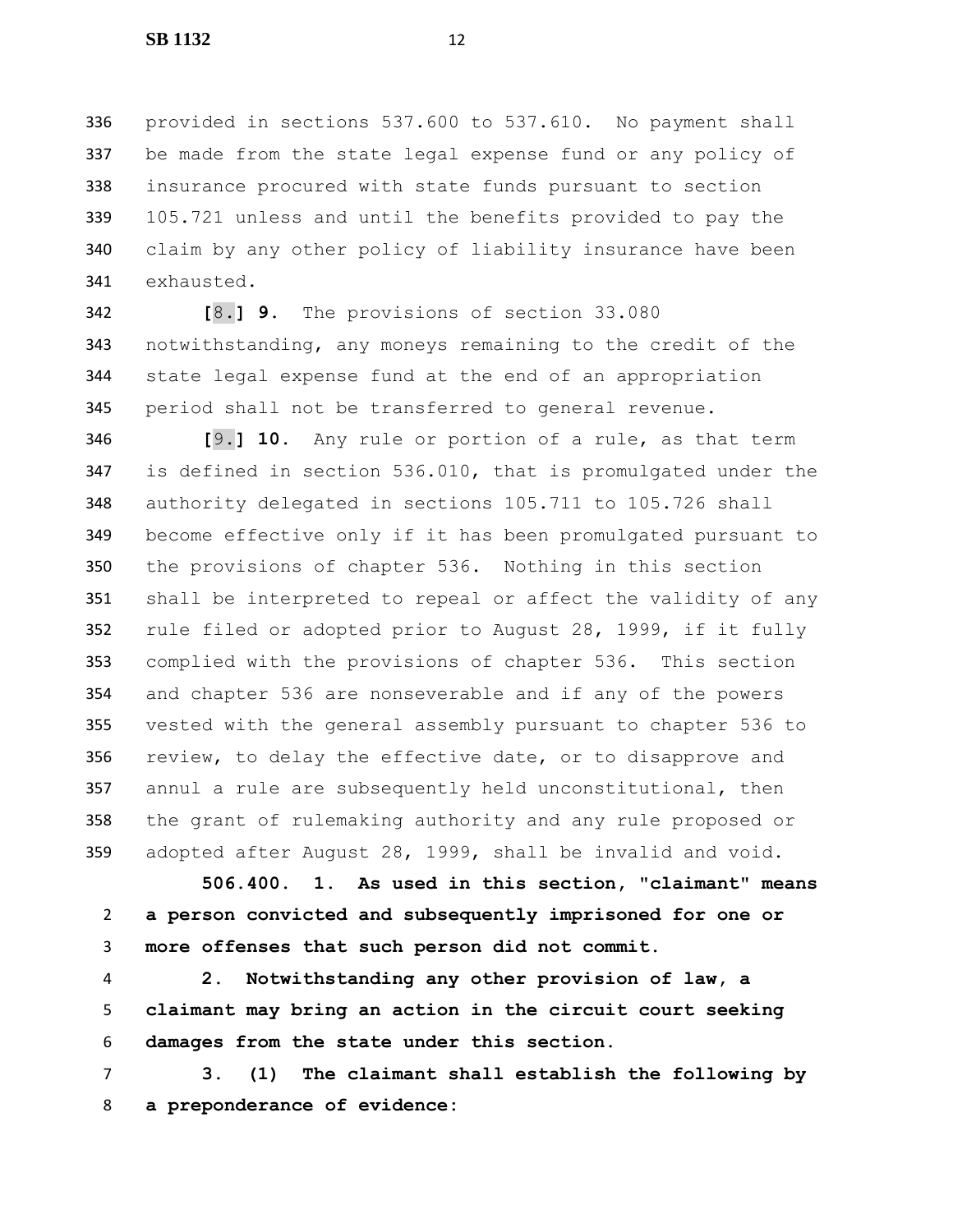**(a) The claimant was convicted of a felony offense and subsequently imprisoned;**

 **(b) The claimant's judgment of conviction was reversed or vacated and either the charges were dismissed or on retrial the claimant was found to be not guilty;**

 **(c) The claimant did not commit the offense or offenses for which the claimant was convicted and was not an accessory or accomplice to the acts that were the basis of the conviction and resulted in a reversal or vacation of the judgment of conviction, dismissal of the charges, or finding of not guilty on retrial; and**

 **(d) The claimant did not commit or suborn perjury, fabricate evidence, or by the claimant's own conduct cause or bring about the conviction. Neither a confession or admission later found to be false nor a guilty plea shall constitute committing or suborning perjury, fabricating evidence, or causing or bringing about the conviction under this subsection.**

 **(2) The court, in exercising its discretion as permitted by law regarding the weight and admissibility of evidence submitted under this section, may, in the interest of justice, give due consideration to difficulties of proof caused by the passage of time, the death or unavailability of witnesses, the destruction of evidence, or other factors not caused by such persons or those acting on their behalf.**

 **4. (1) The suit, accompanied by a statement of the facts concerning the claim for damages, verified in the manner provided for the verification of complaints in the rules of civil procedure, shall be brought by the claimant within a period of two years after the:**

 **(a) Dismissal of the criminal charges against the claimant or finding of not guilty on retrial; or**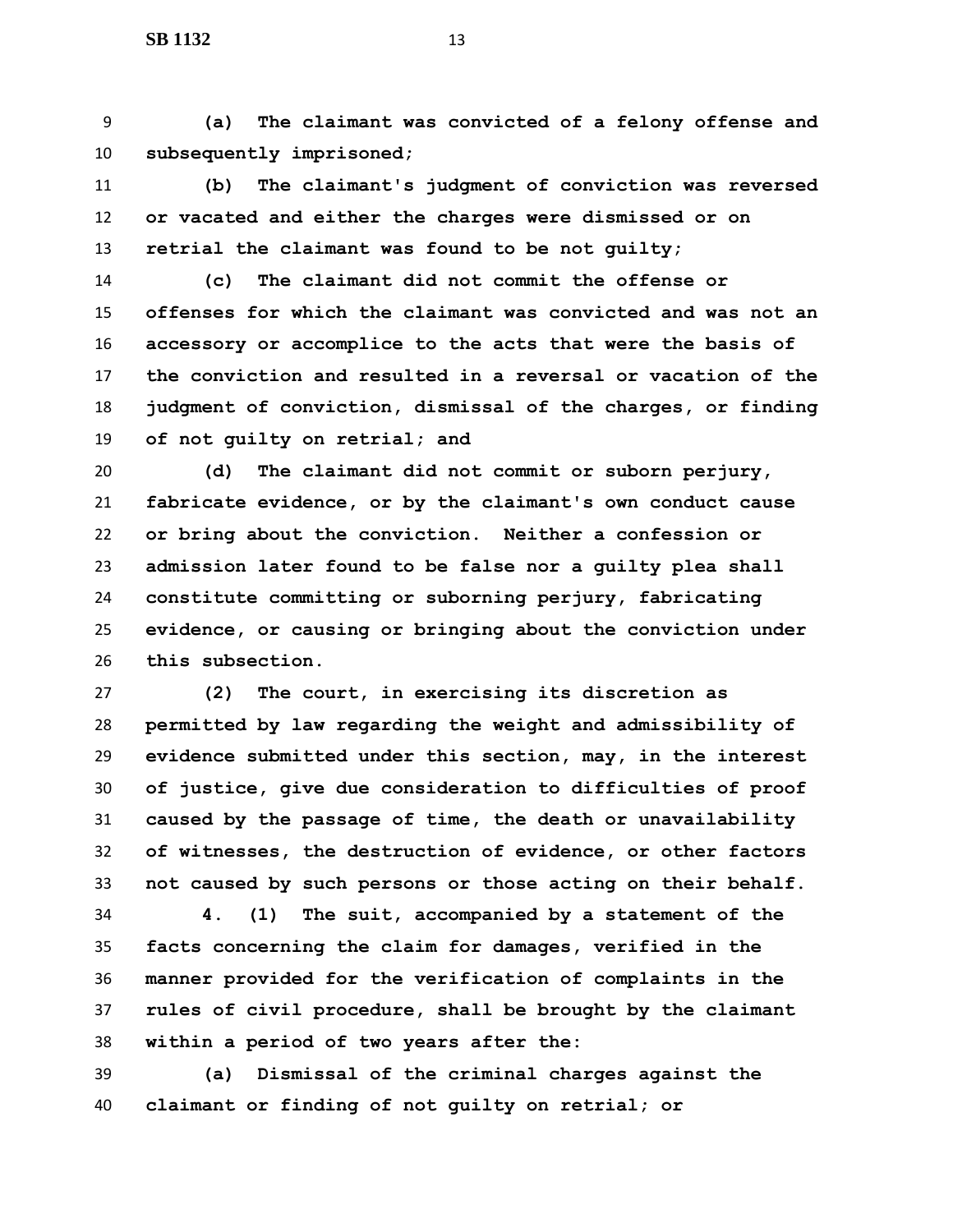**(b) Grant of a pardon to the claimant.**

 **(2) A claimant convicted, imprisoned, and released from custody before August 28, 2022, shall commence an action under this section no later than August 28, 2024.**

 **(3) All pleadings shall be captioned "In the matter of the wrongful conviction of".**

 **(4) Any claim filed under this section shall be served on the attorney general.**

 **(5) The suit for a claim filed under this section shall be tried by the court, and no request for a jury trial shall be made.**

**5. (1) Damages awarded under this section shall be:**

 **(a) Except as provided in subdivision (2) of this subsection, one hundred seventy-nine dollars per day for each day of imprisonment but no more than sixty-five thousand dollars per fiscal year; and**

 **(b) Not less than twenty-five thousand dollars for each additional year served on parole or postrelease supervision or each additional year the claimant was required to register as a sexual offender under sections 589.400 to 589.425, whichever is greater.**

 **(2) A claimant shall not receive compensation for any period of incarceration during which the claimant was concurrently serving a sentence for a conviction of another crime for which such claimant was lawfully incarcerated.**

 **(3) (a) Except as provided in paragraph (b) of this subdivision, the court shall order that the award be paid as a combination of an initial payment not to exceed one hundred thousand dollars or twenty-five percent of the award, whichever is greater, and the remainder as an annuity not to exceed eighty thousand dollars per year. The**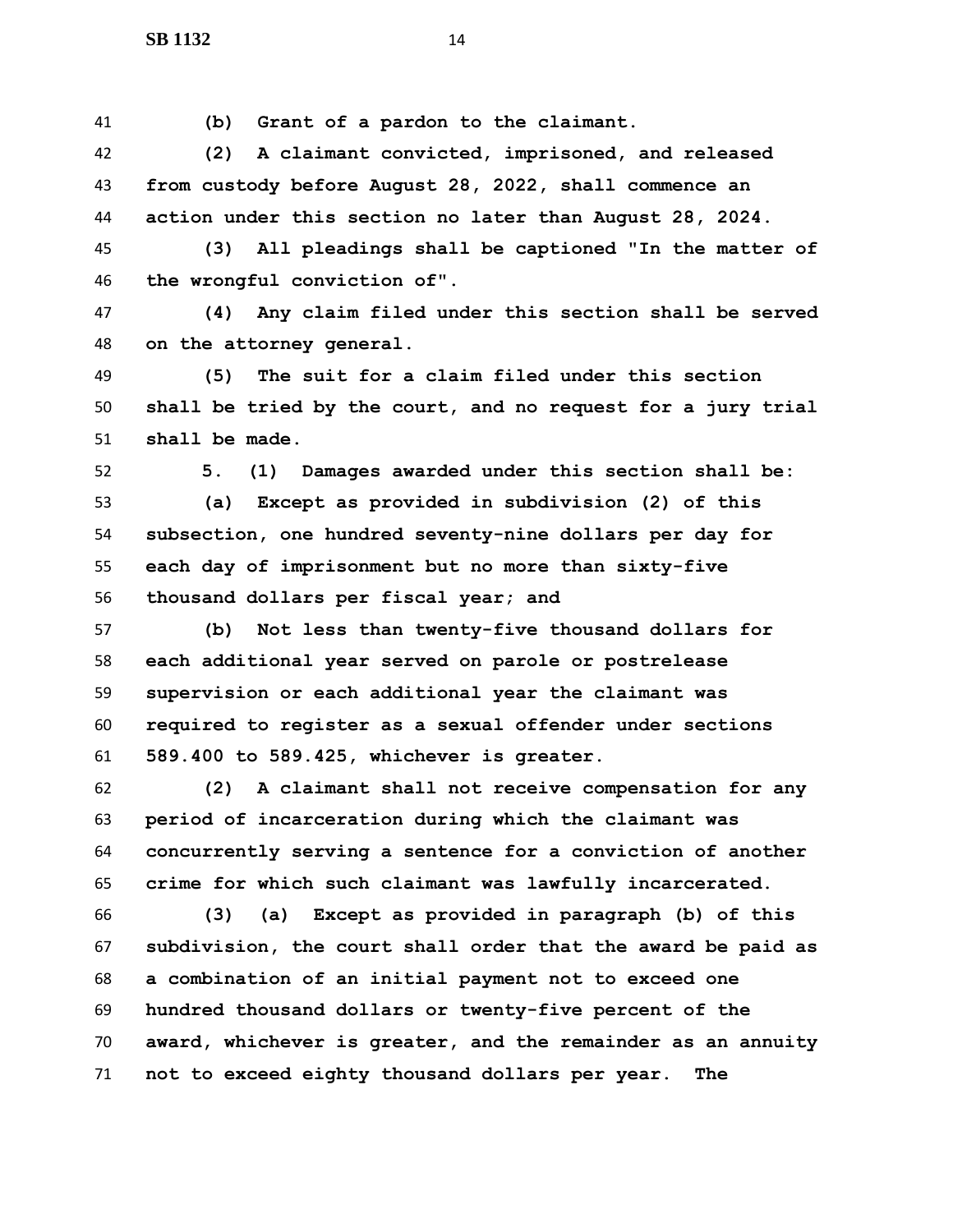**claimant shall designate a beneficiary or beneficiaries for the annuity by filing such designation with the court.**

 **(b) The court may order that the award be paid in one lump sum if the court finds that it is in the best interests of the claimant.**

 **(4) In addition to the damages awarded under subdivision (1) of this subsection, the claimant:**

 **(a) Shall be entitled to receive reasonable attorney's fees and costs incurred in the action brought under this section not to exceed a total of twenty-five thousand dollars, unless a greater reasonable total is authorized by the court upon a finding of good cause shown;**

 **(b) May also be awarded other nonmonetary relief as sought in the complaint including, but not limited to, counseling, housing assistance, and personal financial literacy assistance, as appropriate; and**

 **(c) Shall be entitled to receive tuition assistance under section 506.403.**

 **6. (1) If, at the time of the judgment entry referred to in subsection 5 of this section, the claimant has won a monetary award against the state or any political subdivision thereof in a civil action related to the same subject, or has entered into a settlement agreement with the state or any political subdivision thereof related to the same subject, the amount of the award in the action or the amount received in the settlement agreement, less any sums paid to attorneys or for costs in litigating the other civil action or obtaining the settlement agreement, shall be deducted from the sum of moneys to which the claimant is entitled under this section. The court shall include in the judgment entry an award to the state of any amount deducted under this subsection.**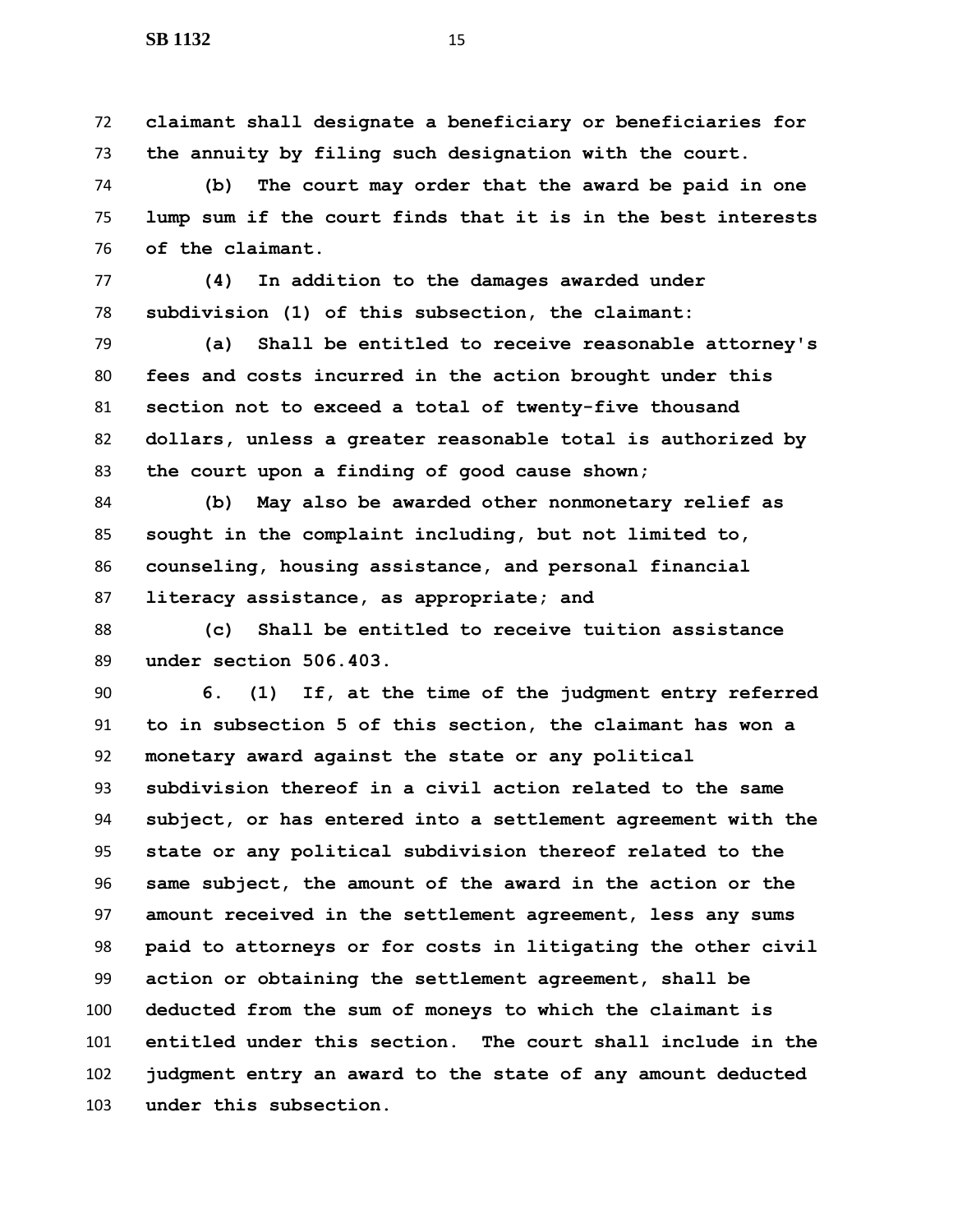**(2) If subdivision (1) of this subsection does not apply and if, after the time of the judgment entry referred to in subsection 5 of this section, the claimant wins a monetary award against the state or any political subdivision thereof in a civil action related to the same subject, or enters into a settlement agreement with the state or any political subdivision thereof related to the same subject, the claimant shall reimburse the state for the sum of moneys paid under the judgment entry referred to in subsection 5 of this section, less any sums paid to attorneys or for costs in litigating the other civil action or obtaining the settlement agreement. A reimbursement required under this subsection shall not exceed the amount of the monetary award the claimant wins for damages in the other civil action or the amount received in the settlement agreement.**

 **7. If the court finds that the claimant is entitled to a judgment, it shall enter a certificate of innocence finding that the claimant was innocent of all offenses for which the claimant was mistakenly convicted. The clerk of the court shall send a certified copy of the certificate of innocence and the judgment entry to the attorney general for payment under section 105.711.**

 **8. Upon entry of a certificate of innocence, the claimant shall automatically be granted an order of expungement from the court in which he or she pled guilty or was sentenced to expunge from all official records or recordations of his or her arrest, plea, trial, or conviction. Upon granting of the order of expungement, the records and files maintained in any administrative or court proceeding in an associate or circuit division of the court shall be confidential and only available to the parties or**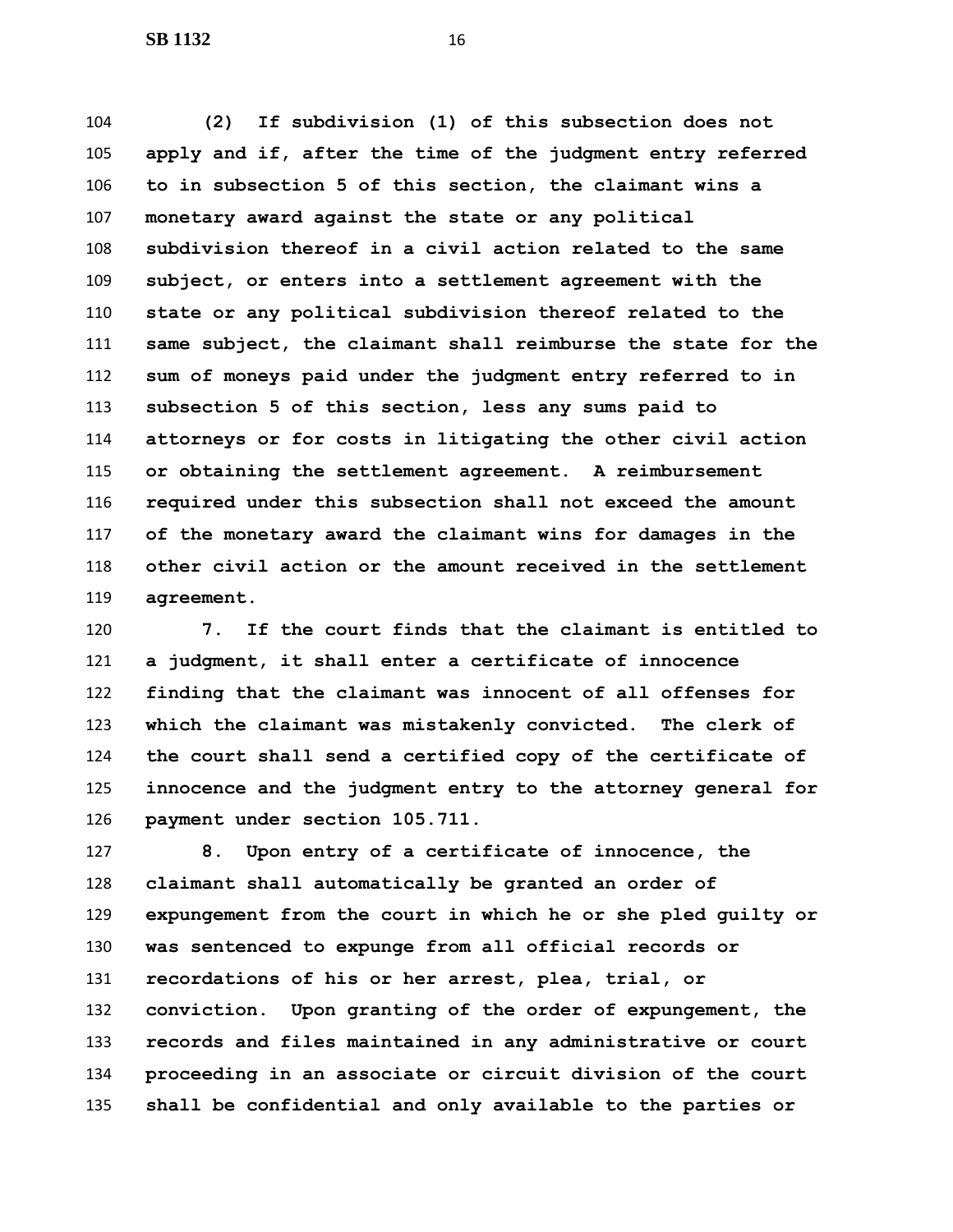**by order of the court for good cause shown. The effect of such order shall be to restore such person to the status he or she occupied prior to such arrest, plea, or conviction and as if such event had never taken place. No person as to whom such order has been entered shall be held thereafter under any provision of any law to be guilty of perjury or otherwise giving a false statement by reason of his or her failure to recite or acknowledge such arrest, plea, trial, conviction, or expungement in response to any inquiry made of him or her for any purpose whatsoever, and no such inquiry shall be made for information relating to an expungement under this subsection.**

 **9. Upon entry of a certificate of innocence, the court shall order the expungement and destruction of the associated biological samples authorized by and given to the Missouri state highway patrol. The order shall state the information required to be stated in a petition to expunge and destroy the samples and profile record and shall direct the Missouri state highway patrol to expunge and destroy such samples and profile record. The clerk of the court shall send a certified copy of the order to the Missouri state highway patrol, which shall carry out the order and provide confirmation of such action to the court. Nothing in this subsection shall require the Missouri state highway patrol to expunge and destroy any sample or profile record associated with the claimant that was related to any offense other than the offense for which the court has entered a certificate of innocence.**

 **10. The decision to grant or deny a certificate of innocence shall not have a res judicata effect on any other proceedings.**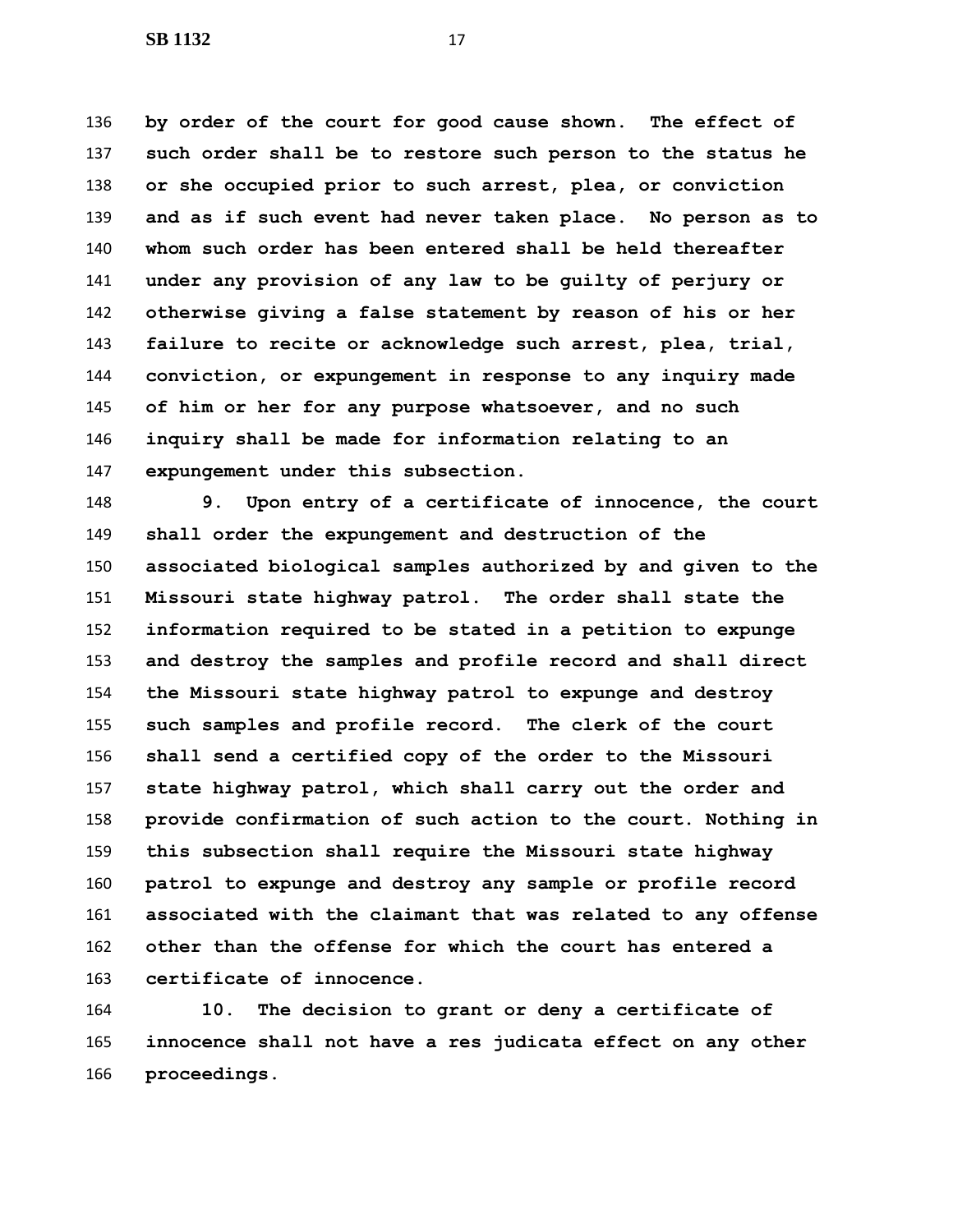**11. Nothing in this section shall preclude the department of corrections from providing reentry services to a claimant that are provided to other persons including, but not limited to, financial assistance, housing assistance, mentoring, and counseling. Such services shall be provided while an action under this section is pending and after any judgment is entered, as appropriate for such claimant.**

 **12. A decision under this section may be appealed to the supreme court.**

 **506.403. 1. Any individual awarded tuition assistance under section 506.400 shall receive a waiver of tuition and required fees for attendance at a public institution of higher education for up to one hundred twenty credit hours. Such individual may attend a public institution of higher education either full-time or part-time.**

 **2. (1) Subject to appropriations, the department of higher education may make expenditures to reimburse each individual awarded tuition assistance under section 506.400 who is enrolled in a public institution of higher education for additional fees including, but not limited to, fees for room and board, technical equipment, and course-required books.**

 **(2) No public institution of higher education shall delay enrollment of an individual who is awarded tuition assistance under section 506.400 because appropriations are not available for any additional fees provided to such individual.**

 **3. To remain eligible for the tuition and fees waiver under this section, an individual shall remain in good standing at the public institution of higher education where the individual is enrolled.**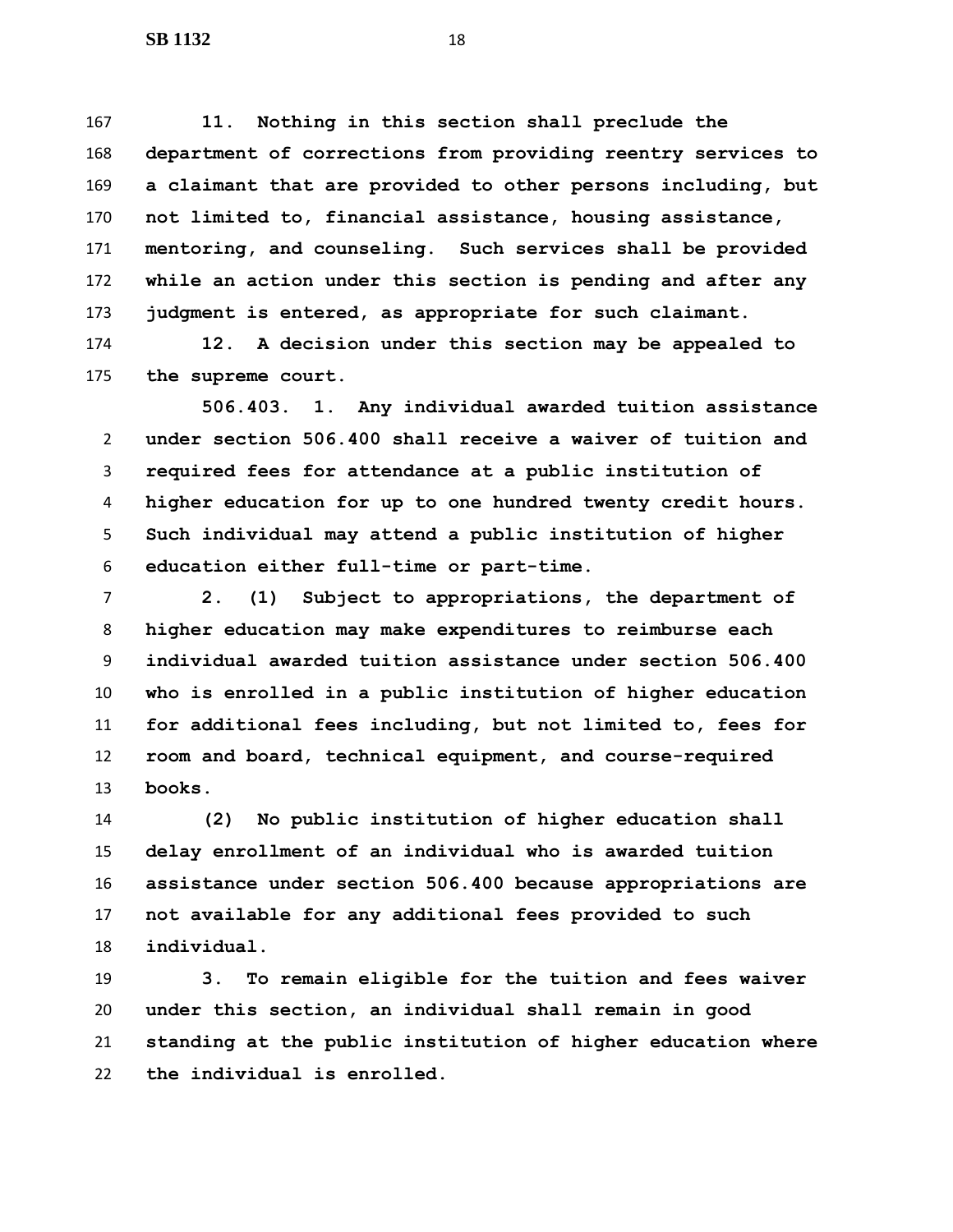**4. Individuals shall provide a written or electronic copy of the court order awarding relief in the form of tuition assistance to the public institution of higher education or the department of higher education.**

 **5. The department of higher education shall adopt rules and regulations to administer the provisions of this section. Any rule or portion of a rule, as that term is defined in section 536.010, that is created under the authority delegated in this section shall become effective only if it complies with and is subject to all of the provisions of chapter 536 and, if applicable, section 536.028. This section and chapter 536 are nonseverable, and if any of the powers vested with the general assembly pursuant to chapter 536 to review, to delay the effective date, or to disapprove and annul a rule are subsequently held unconstitutional, then the grant of rulemaking authority and any rule proposed or adopted after August 28, 2022, shall be invalid and void.**

1. Notwithstanding the<br>Sovereign immunity of the state, any inc sovereign immunity of the state, any individual who was found guilty of a felony in a Missouri 4 court and was later determined to be actually<br>5 innocent of such crime solely as a result of D innocent of such crime solely as a result of DNA profiling analysis may be paid restitution. The 7 individual may receive an amount of one hundred<br>8 dollars per day for each day of postconviction 8 dollars per day for each day of postconviction<br>9 incarceration for the crime for which the incarceration for the crime for which the individual is determined to be actually innocent. The petition for the payment of said restitution shall be filed with the sentencing court. For the purposes of this section, the term "actually innocent" shall mean: (1) The individual was convicted of a 16 felony for which a final order of release was<br>17 fentered by the court; 17 entered by the court;<br>18 (2) All appeals 18 (2) All appeals of the order of release<br>19 have been exhausted; 19 have been exhausted;<br>20 (3) The indivious 20 (3) The individual was not serving any<br>21 term of a sentence for any other crime 21 term of a sentence for any other crime<br>22 concurrently with the sentence for whic concurrently with the sentence for which he or she is determined to be actually innocent, unless such individual was serving another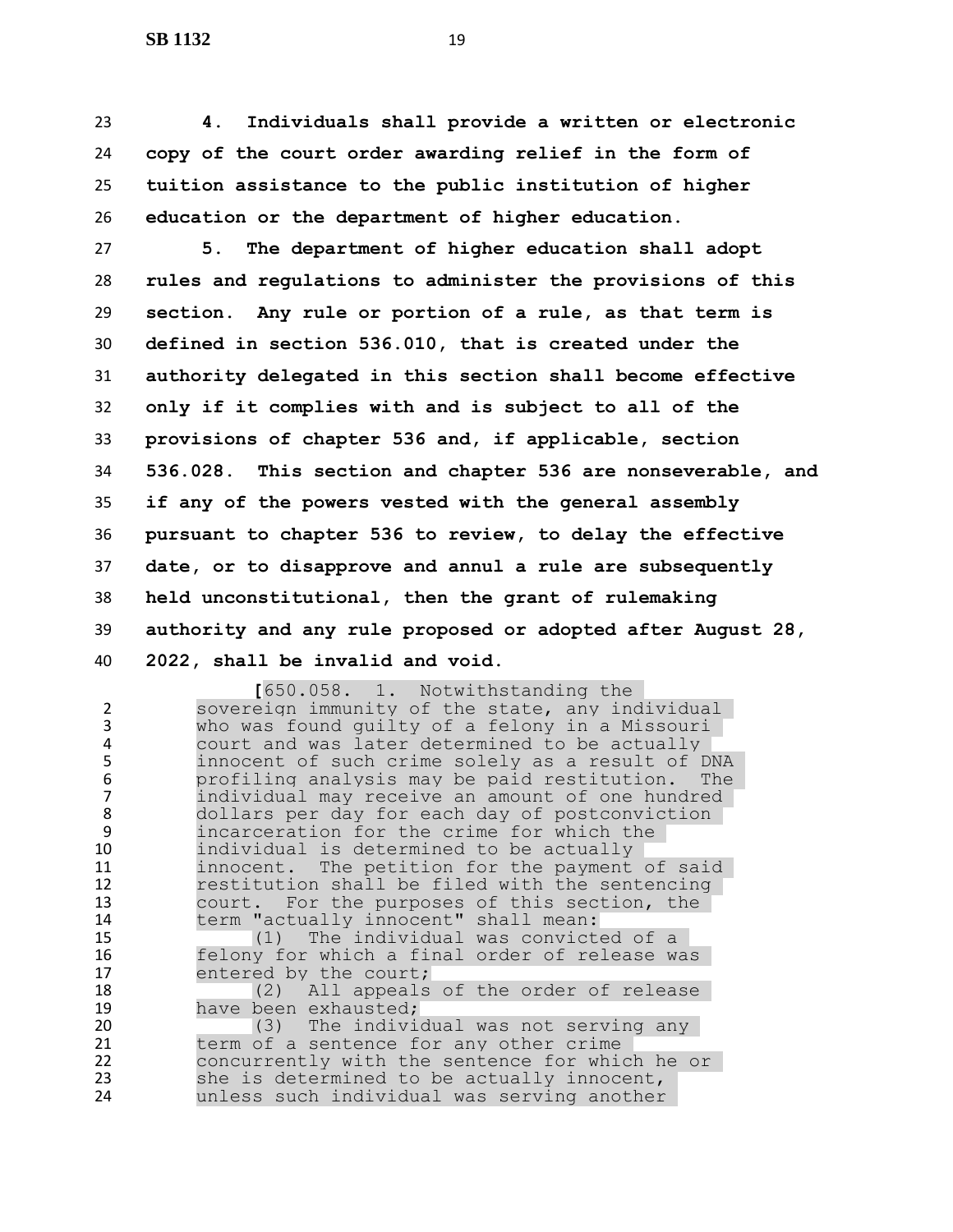25 concurrent sentence because his or her parole<br>26 was revoked by a court or the parole board in 26 was revoked by a court or the parole board in<br>27 connection with the crime for which the person 27 connection with the crime for which the person<br>28 has been exonerated. Regardless of whether any 28 has been exonerated. Regardless of whether any<br>29 bother basis may exist for the revocation of the 29 other basis may exist for the revocation of the<br>30 berson's probation or parole at the time of 30 **person's probation or parole at the time of**<br>31 **beta conviction for the crime for which the pers** conviction for the crime for which the person is 32 later determined to be actually innocent, when 33 the court's or the parole board's sole stated 34 reason for the revocation in its order is the<br>35 conviction for the crime for which the person 35 conviction for the crime for which the person is<br>36 and later determined to be actually innocent, such 36 later determined to be actually innocent, such<br>37 order shall, for purposes of this section only, 37 order shall, for purposes of this section only,<br>38 be conclusive evidence that their probation or 38 be conclusive evidence that their probation or 39 being parole was revoked in connection with the crime<br>30 being the person has been exonerated: and for which the person has been exonerated; and 41 (4) Testing ordered under section 547.035,<br>42 or testing by the order of any state or federal 42 or testing by the order of any state or federal<br>43 court, if such person was exonerated on or 43 court, if such person was exonerated on or<br>44 before August 28, 2004, or testing ordered 44 before August 28, 2004, or testing ordered under<br>45 Section 650.055, if such person was or is section 650.055, if such person was or is 46 exonerated after August 28, 2004, demonstrates a 47 person's innocence of the crime for which the 48 person is in custody. 49 Any individual who receives restitution under<br>50 this section shall be prohibited from seeking this section shall be prohibited from seeking 51 any civil redress from the state, its 52 departments and agencies, or any employee 53 thereof, or any political subdivision or its 54 employees. This section shall not be construed 55 as a waiver of sovereign immunity for any<br>56 burposes other than the restitution provio 56 purposes other than the restitution provided for<br>57 herein. The department of corrections shall 57 herein. The department of corrections shall<br>58 determine the aggregate amount of restitution 58 determine the aggregate amount of restitution<br>59 owed during a fiscal year. If insufficient 59 owed during a fiscal year. If insufficient<br>50 only moneys are appropriated each fiscal year to moneys are appropriated each fiscal year to pay 61 restitution to such persons, the department 62 shall pay each individual who has received an<br>63 order awarding restitution a pro rata share o order awarding restitution a pro rata share of 64 the amount appropriated. Provided sufficient 65 moneys are appropriated to the department, the 66 amounts owed to such individual shall be paid on 67 June thirtieth of each subsequent fiscal year, 68 until such time as the restitution to the 69 individual has been paid in full. However, no 70 individual awarded restitution under this 71 Subsection shall receive more than thirty-six<br>72 thousand five hundred dollars during each fisc 72 thousand five hundred dollars during each fiscal 73 year. No interest on unpaid restitution shall<br>74 be awarded to the individual. No individual w 74 be awarded to the individual. No individual who<br>75 has been determined by the court to be actually 75 has been determined by the court to be actually<br>76 http://www.maillibe.responsible for the costs of 76 innocent shall be responsible for the costs of<br>77 care under section 217.831. 77 care under section 217.831.<br>78 2. If the results of 2. If the results of the DNA testing 79 confirm the person's guilt, then the person 80 filing for DNA testing under section 547.035, 81 shall: